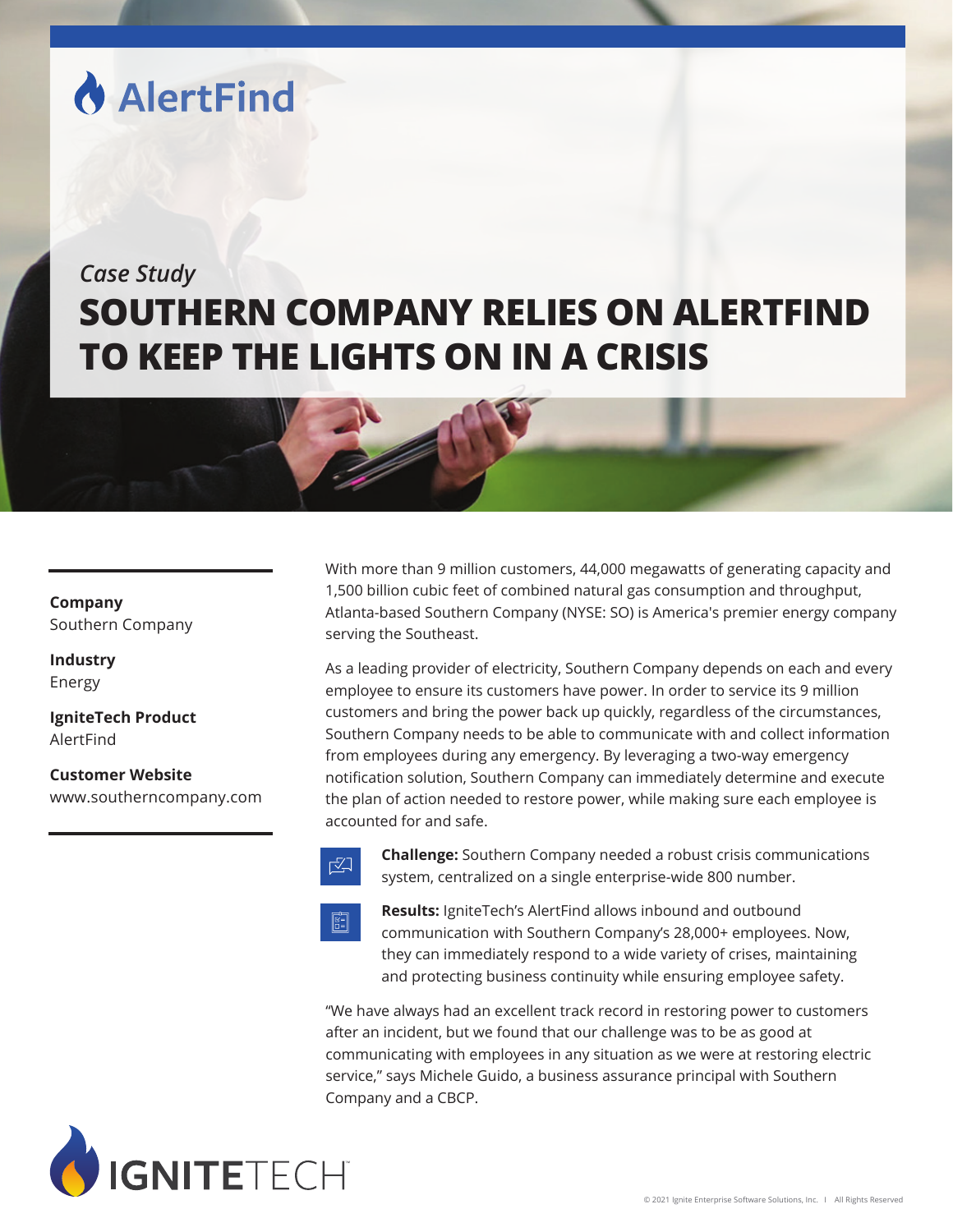

#### **TAKING BUSINESS ASSURANCE TO THE NEXT LEVEL**

Like many companies, after 9/11, Southern Company wanted to develop a more comprehensive business assurance model focused on protecting physical and cyber assets. Following Hurricanes Ivan (2004) and Katrina (2005), the company recognized the need to improve continuity and response planning throughout corporate operations.

The benefits of being able to communicate with employees any time and on any device ensures that Southern Company can make big strides on its plan for total business assurance. "The business assurance program is a system-wide effort for protection, preparation and response to incidents impacting the business infrastructure, anything related to our people, critical processes and property," says Guido. "Southern Company must be prepared to respond to any number of events that truly run the gamut — it could be as serious as a hurricane or a terrorist threat or as mundane as a water main break outside one of our buildings."

#### **ALERTFIND STANDS OUT IN THE CROWD**

With input from every division of every operating company, the business assurance department created a comprehensive RFP for a powerful, automated solution that would provide complete crisis communication and collaboration.

Southern Company began to evaluate different crisis communication solutions, including AlertFind. They quickly found that AlertFind was the only solution that met every RFP requirement. Built from the ground up with the security and scalability required to serve global organizations, AlertFind lets companies quickly and reliably distribute and collect critical information in real time using all available communication channels.

"We had 1-800 numbers for employees to call and find out where to report for storm duty. But we wanted to add a solution to enable us to check in with employees and make sure they were okay."

**Michele Guido** Southern Company